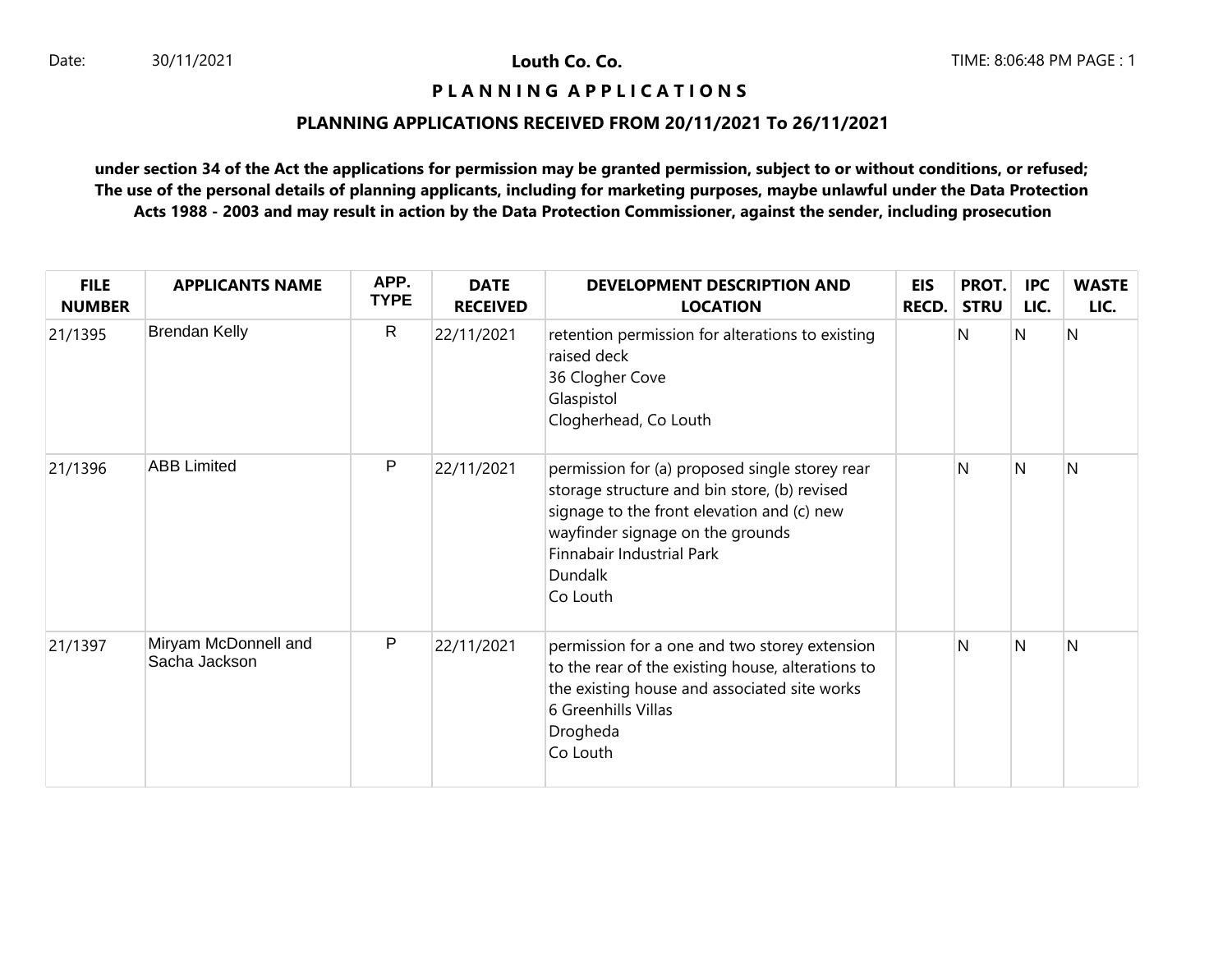### **P L A N N I N G A P P L I C A T I O N S**

# **PLANNING APPLICATIONS RECEIVED FROM 20/11/2021 To 26/11/2021**

| <b>FILE</b><br><b>NUMBER</b> | <b>APPLICANTS NAME</b>     | APP.<br><b>TYPE</b> | <b>DATE</b><br><b>RECEIVED</b> | <b>DEVELOPMENT DESCRIPTION AND</b><br><b>LOCATION</b>                                                                                                                                                                                                                                                                                                                                                              | <b>EIS</b><br>RECD. | PROT.<br><b>STRU</b> | <b>IPC</b><br>LIC. | <b>WASTE</b><br>LIC. |
|------------------------------|----------------------------|---------------------|--------------------------------|--------------------------------------------------------------------------------------------------------------------------------------------------------------------------------------------------------------------------------------------------------------------------------------------------------------------------------------------------------------------------------------------------------------------|---------------------|----------------------|--------------------|----------------------|
| 21/1398                      | Domhnall and Jenny Gillard | $\mathsf{P}$        | 23/11/2021                     | permission for the demolition of attached single<br>storey garage and utility room, converted attic<br>to storage space with a dormer window, new<br>single storey and two storey extensions to<br>existing two storey dwelling<br>Riverstown<br>Monasterboice<br>Co Louth                                                                                                                                         |                     | N                    | N                  | N                    |
| 21/1399                      | Niall and Lynda O'Donnell  | $\mathsf{P}$        | 23/11/2021                     | permission to demolish an existing single storey<br>extension to the rear elevation and to erect a<br>new single storey extension to the rear and side<br>elevation of the existing single storey dwelling.<br>Permission also for modifications to the existing<br>vehicular entrance to the site and all associated<br>site development works and services<br>17 Newry Road<br>Dowdallshill<br>Dundalk, Co Louth |                     | N                    | N                  | N                    |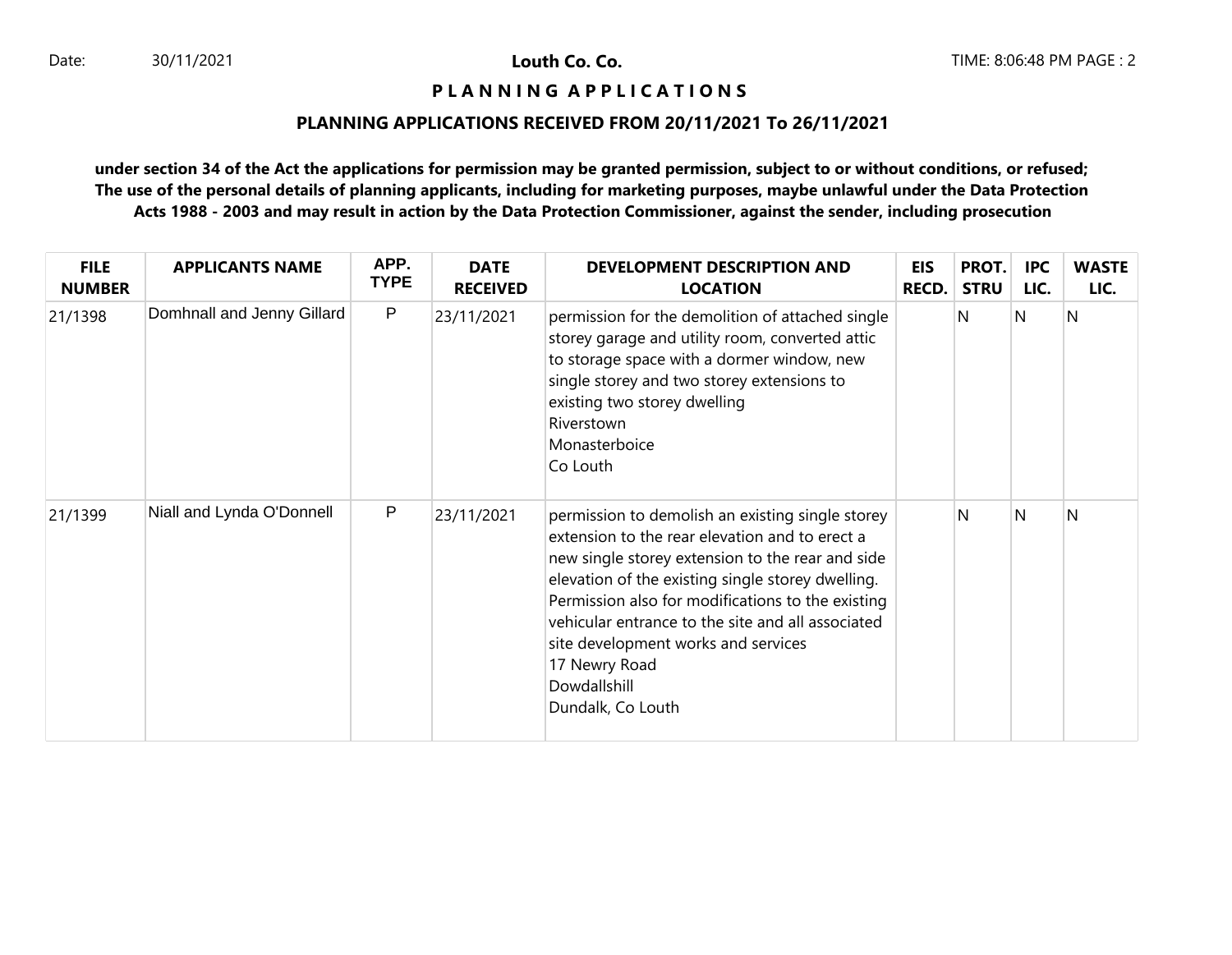### **P L A N N I N G A P P L I C A T I O N S**

### **PLANNING APPLICATIONS RECEIVED FROM 20/11/2021 To 26/11/2021**

| <b>FILE</b><br><b>NUMBER</b> | <b>APPLICANTS NAME</b> | APP.<br><b>TYPE</b> | <b>DATE</b><br><b>RECEIVED</b> | DEVELOPMENT DESCRIPTION AND<br><b>LOCATION</b>                                                                                                                                                                                                                                         | <b>EIS</b><br><b>RECD.</b> | PROT.<br><b>STRU</b> | <b>IPC</b><br>LIC. | <b>WASTE</b><br>LIC. |
|------------------------------|------------------------|---------------------|--------------------------------|----------------------------------------------------------------------------------------------------------------------------------------------------------------------------------------------------------------------------------------------------------------------------------------|----------------------------|----------------------|--------------------|----------------------|
| 21/1400                      | Megan Murphy Byrne     | P                   | 23/11/2021                     | permission for a new storey and a half dwelling<br>house, new detached garage, a new site<br>entrance, a new on-site waste water treatment<br>unit, a new water well and all associated site<br>works<br>Drumshallon<br>Grangebellew<br>Drogheda, Co Louth                             |                            | N                    | N                  | N                    |
| 21/1401                      | <b>Rory Donnelly</b>   | $\mathsf{R}$        | 23/11/2021                     | retention permission for 1. conversion of attic<br>space to habitable accommodation to include<br>dormer window to rear of dwelling house. 2.<br>Extension to rear of existing dwelling house and<br>all associated site development works<br>Greenore Road<br>Carlingford<br>Co Louth |                            | N                    | N                  | N                    |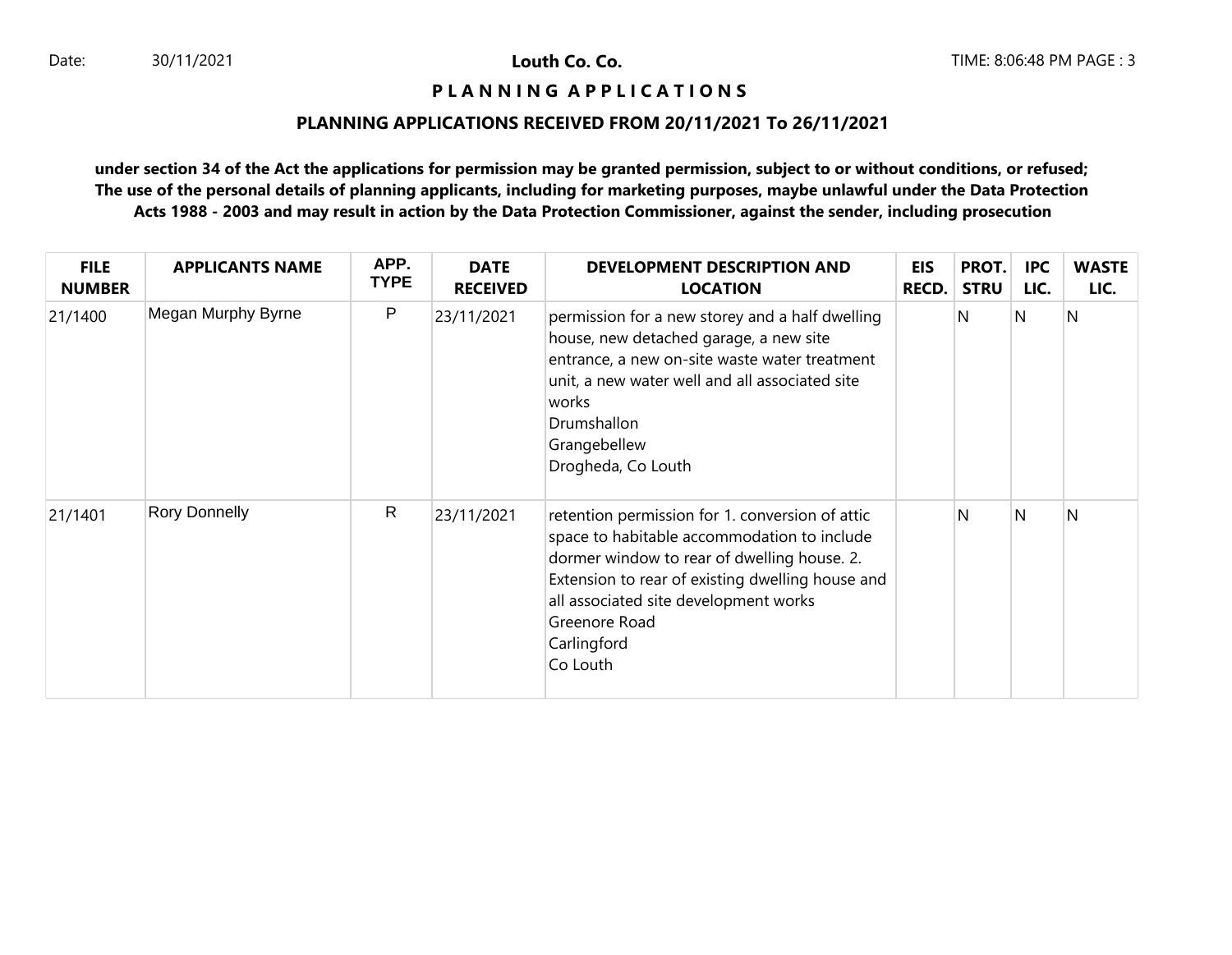### **P L A N N I N G A P P L I C A T I O N S**

# **PLANNING APPLICATIONS RECEIVED FROM 20/11/2021 To 26/11/2021**

| <b>FILE</b>   | <b>APPLICANTS NAME</b>            | APP.        | <b>DATE</b>     | DEVELOPMENT DESCRIPTION AND                                                                                                                                                                                                                                                                                                                                                                                                                                                                                                                                                                                                 | EIS          | PROT.       | <b>IPC</b> | <b>WASTE</b> |
|---------------|-----------------------------------|-------------|-----------------|-----------------------------------------------------------------------------------------------------------------------------------------------------------------------------------------------------------------------------------------------------------------------------------------------------------------------------------------------------------------------------------------------------------------------------------------------------------------------------------------------------------------------------------------------------------------------------------------------------------------------------|--------------|-------------|------------|--------------|
| <b>NUMBER</b> |                                   | <b>TYPE</b> | <b>RECEIVED</b> | <b>LOCATION</b>                                                                                                                                                                                                                                                                                                                                                                                                                                                                                                                                                                                                             | <b>RECD.</b> | <b>STRU</b> | LIC.       | LIC.         |
| 21/1402       | Ian Fallon and Fiona<br>McDonnell | R           | 23/11/2021      | retention and permission: Retention permission<br>for previously constructed room at first floor<br>level and permission for convert an existing<br>garage to habitable space comprising of<br>modifications to the front elevation, including<br>the addition of a new double door entrance in<br>lieu of existing garage door and new windows<br>to side elevation as well as extension of dwelling<br>over converted garage and flat roof extension to<br>rear of house, new canopy over existing front<br>door and demolition of boiler shed and all<br>associated site works<br>40 Maple Drive<br>Drogheda<br>Co Louth |              | N           | N          | N            |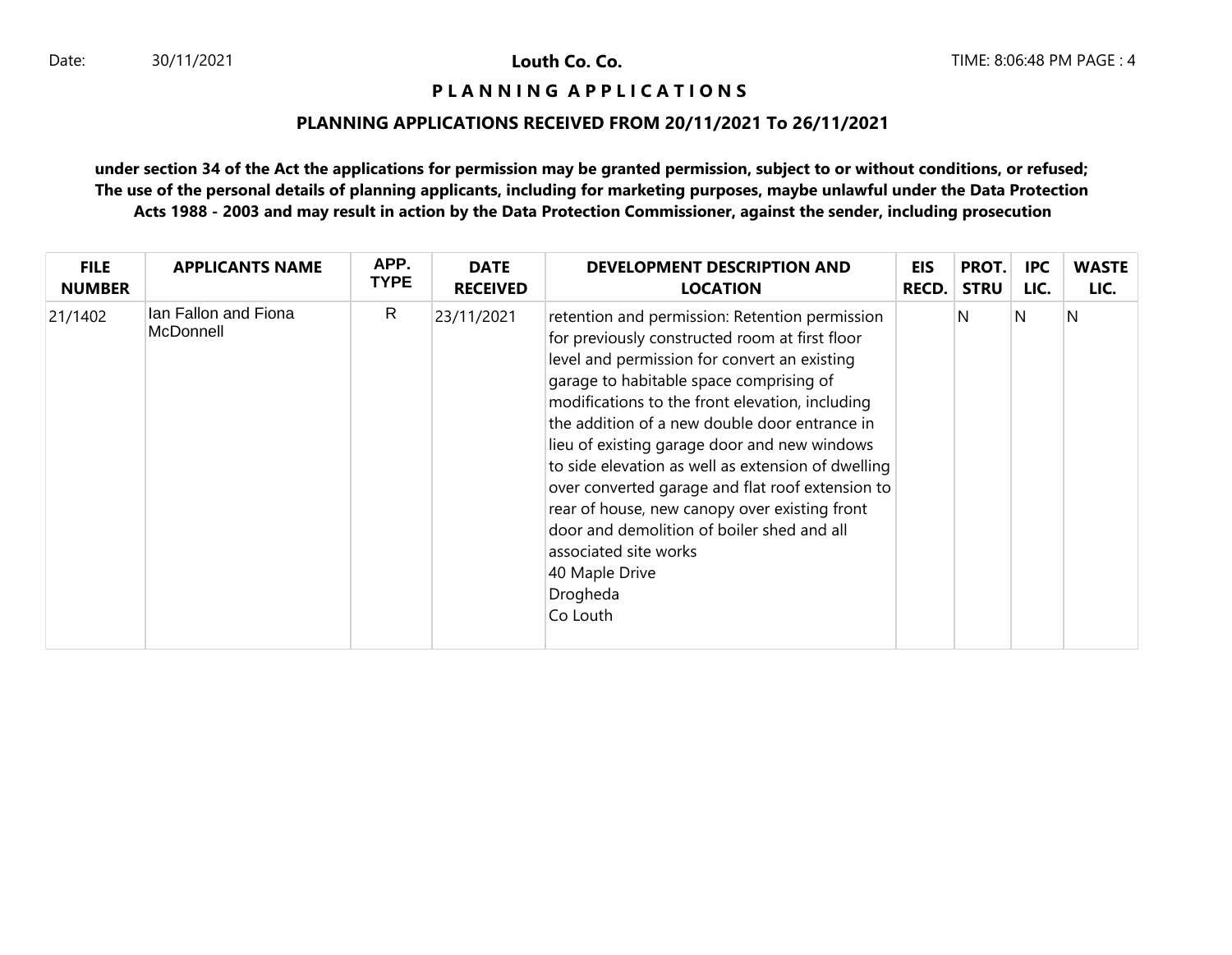### **P L A N N I N G A P P L I C A T I O N S**

### **PLANNING APPLICATIONS RECEIVED FROM 20/11/2021 To 26/11/2021**

| <b>FILE</b>   | <b>APPLICANTS NAME</b> | APP.         | <b>DATE</b>     | DEVELOPMENT DESCRIPTION AND                                                                                                                                                                                                                                                                                                                                                                                                                                                                                                                                                                                                                                                                                                                                                                                                                                                                                                                            | <b>EIS</b> | PROT.       | <b>IPC</b> | <b>WASTE</b> |
|---------------|------------------------|--------------|-----------------|--------------------------------------------------------------------------------------------------------------------------------------------------------------------------------------------------------------------------------------------------------------------------------------------------------------------------------------------------------------------------------------------------------------------------------------------------------------------------------------------------------------------------------------------------------------------------------------------------------------------------------------------------------------------------------------------------------------------------------------------------------------------------------------------------------------------------------------------------------------------------------------------------------------------------------------------------------|------------|-------------|------------|--------------|
| <b>NUMBER</b> |                        | <b>TYPE</b>  | <b>RECEIVED</b> | <b>LOCATION</b>                                                                                                                                                                                                                                                                                                                                                                                                                                                                                                                                                                                                                                                                                                                                                                                                                                                                                                                                        | RECD.      | <b>STRU</b> | LIC.       | LIC.         |
| 21/1403       | Louth County Council   | $\mathsf{P}$ | 23/11/2021      | Part 8 - Louth County Council, Housing Section<br>proposes to carry out the development of 11 no.<br>residential units and all associated/ancillary<br>works on lands north of Tom Bellew Avenue in<br>the Muirhevnamore Estate. The development<br>comprises the following: Site 1 (0.10ha) 1 no. 3<br>bedroom single storey dwelling; 1 no. 2<br>bedroom single storey dwelling. Site 2 (0.17ha)<br>3 no. 3 bedroom two storey dwellings. 1 no. 2<br>bedroom single storey dwelling. Site 3 (0.29ha)<br>4 no. 3 bedroom two storey dwellings. 1 no. 2<br>bedroom single storey dwelling. New<br>pedestrian/cycle route from Villas 2 to Inner<br>Relief Road. New design to accommodate a<br>more sustainable rear access for existing<br>residents. These new rear access areas are to be<br>managed, controlled and well lit. All associated<br>landscaping and ancillary site development<br>works<br>Muirhevnamore<br><b>Dundalk</b><br>Co Louth |            | N           | N          | N            |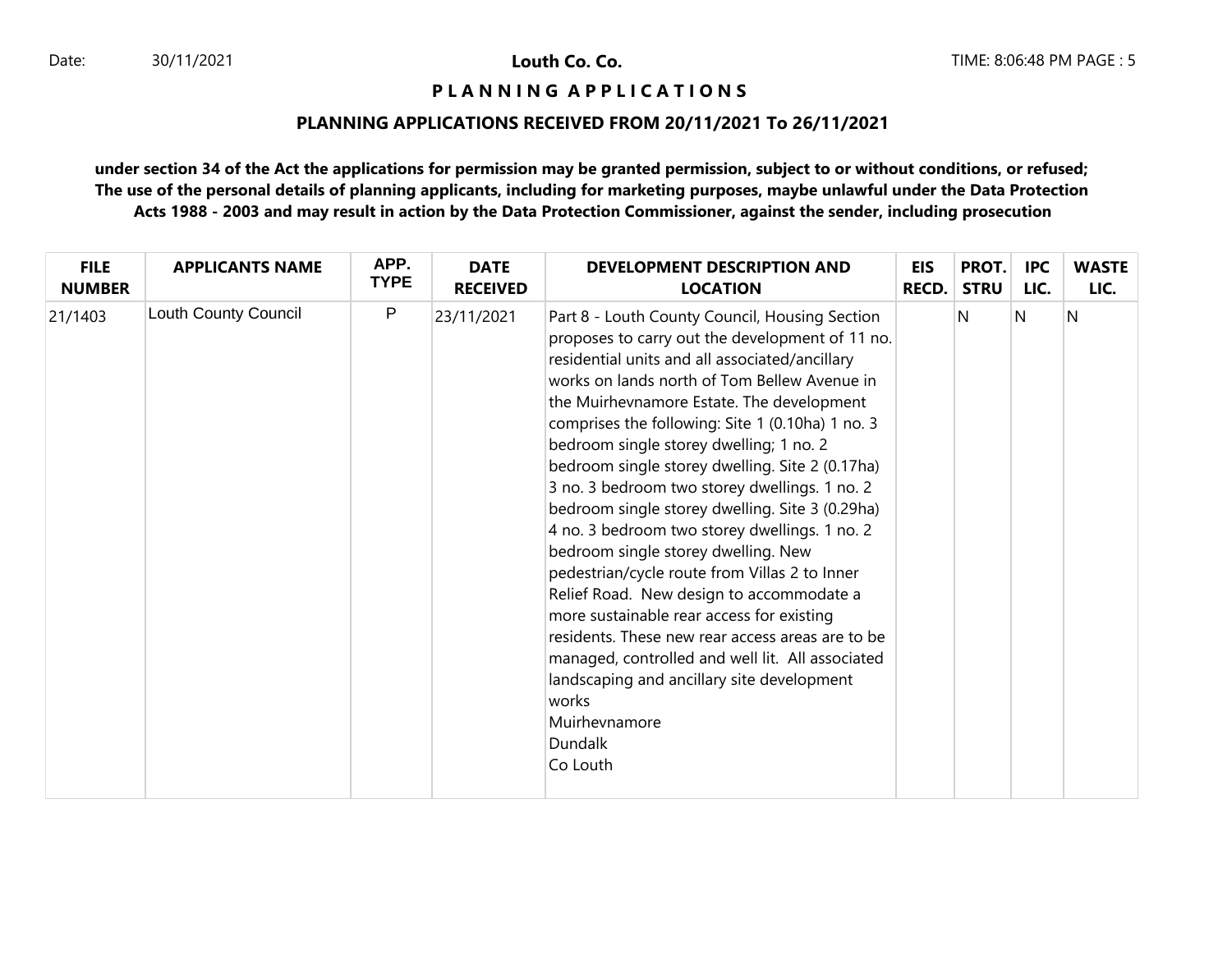### **P L A N N I N G A P P L I C A T I O N S**

## **PLANNING APPLICATIONS RECEIVED FROM 20/11/2021 To 26/11/2021**

| <b>FILE</b>   | <b>APPLICANTS NAME</b> | APP.        | <b>DATE</b>     | DEVELOPMENT DESCRIPTION AND                                                                                                                                                                                                                                                                                                                                                                                                                | EIS   | PROT.       | <b>IPC</b> | <b>WASTE</b> |
|---------------|------------------------|-------------|-----------------|--------------------------------------------------------------------------------------------------------------------------------------------------------------------------------------------------------------------------------------------------------------------------------------------------------------------------------------------------------------------------------------------------------------------------------------------|-------|-------------|------------|--------------|
| <b>NUMBER</b> |                        | <b>TYPE</b> | <b>RECEIVED</b> | <b>LOCATION</b>                                                                                                                                                                                                                                                                                                                                                                                                                            | RECD. | <b>STRU</b> | LIC.       | LIC.         |
| 21/1404       | <b>Francis Gogarty</b> | P           | 24/11/2021      | permission for 1. rear extension and new 2.4m<br>high boundary wall to existing dwelling. 2.<br>construction of new light industrial building,<br>part retail (170sqm). 3. removal and replacement<br>of 2 no. vehicular entrances. 4. construction of<br>new front boundary wall and fencing with new<br>footpath dished at entrances and all ancillary<br>site and drainage works<br>Waterunder<br>Old Collon Road<br>Drogheda, Co Louth |       | N.          | N          | N            |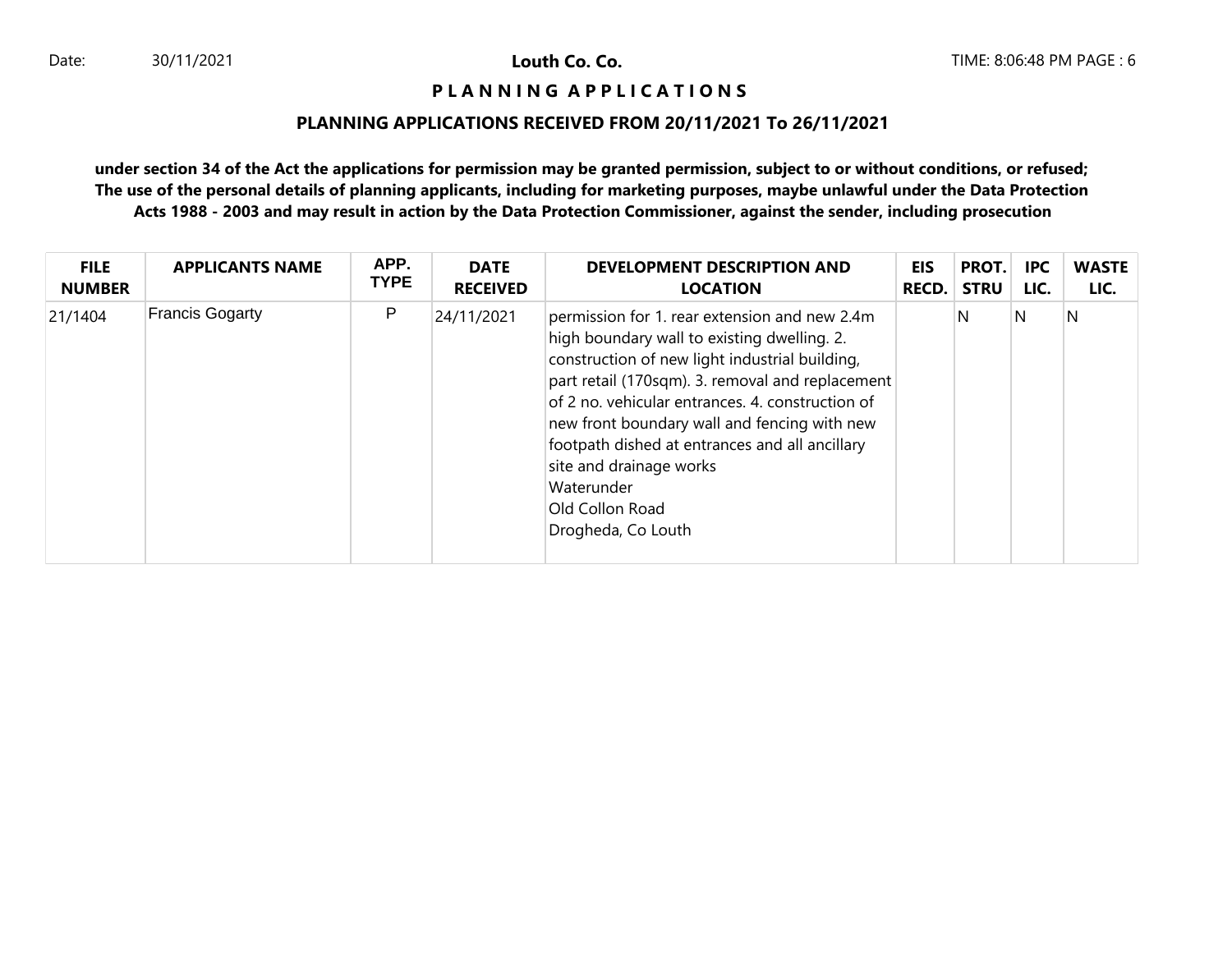### **P L A N N I N G A P P L I C A T I O N S**

### **PLANNING APPLICATIONS RECEIVED FROM 20/11/2021 To 26/11/2021**

| <b>FILE</b><br><b>NUMBER</b> | <b>APPLICANTS NAME</b>           | APP.<br><b>TYPE</b> | <b>DATE</b><br><b>RECEIVED</b> | <b>DEVELOPMENT DESCRIPTION AND</b><br><b>LOCATION</b>                                                                                                                                                                                                                                                                                                                                                                                                                                                                                                                                                                                                  | <b>EIS</b><br><b>RECD.</b> | PROT.<br><b>STRU</b> | <b>IPC</b><br>LIC. | <b>WASTE</b><br>LIC. |
|------------------------------|----------------------------------|---------------------|--------------------------------|--------------------------------------------------------------------------------------------------------------------------------------------------------------------------------------------------------------------------------------------------------------------------------------------------------------------------------------------------------------------------------------------------------------------------------------------------------------------------------------------------------------------------------------------------------------------------------------------------------------------------------------------------------|----------------------------|----------------------|--------------------|----------------------|
| 21/1405                      | The Ardee Partnership            | P                   | 24/11/2021                     | permission for a residential development on a<br>site area of c. 0.3 hectares and which amends<br>and will supersede elements of the<br>development permitted under ref. no. 10/174<br>(amended ref. no. 19/336) which is under<br>construction. The development will consist of<br>the replacement of 6 no. dwellings at<br>Bridgegate Grove with 3 no. dwellings (resulting<br>in a reduction in the total number of permitted<br>dwellings at Bridgegate to 155 units),<br>reconfigured access, car parking, landscaping<br>and all associated site and infrastructure works<br>Bridgegat/Rathgory/Mulladrillen<br>Drogheda Road<br>Ardee, Co Louth |                            | N                    | $\mathsf{N}$       | $\overline{N}$       |
| 21/1406                      | <b>Brendan and Sheila Devlin</b> | $\mathsf{R}$        | 24/11/2021                     | retention permission sought for the change of a<br>stable to residential use. Permission is also<br>sought to replace the existing septic<br>tank/percolation area with a proposed new<br>proprietary waste water treatment<br>system/percolation area<br><b>Ballywater Farm</b><br>Ballymakenny Road<br>Co Louth                                                                                                                                                                                                                                                                                                                                      |                            | N                    | N                  | N                    |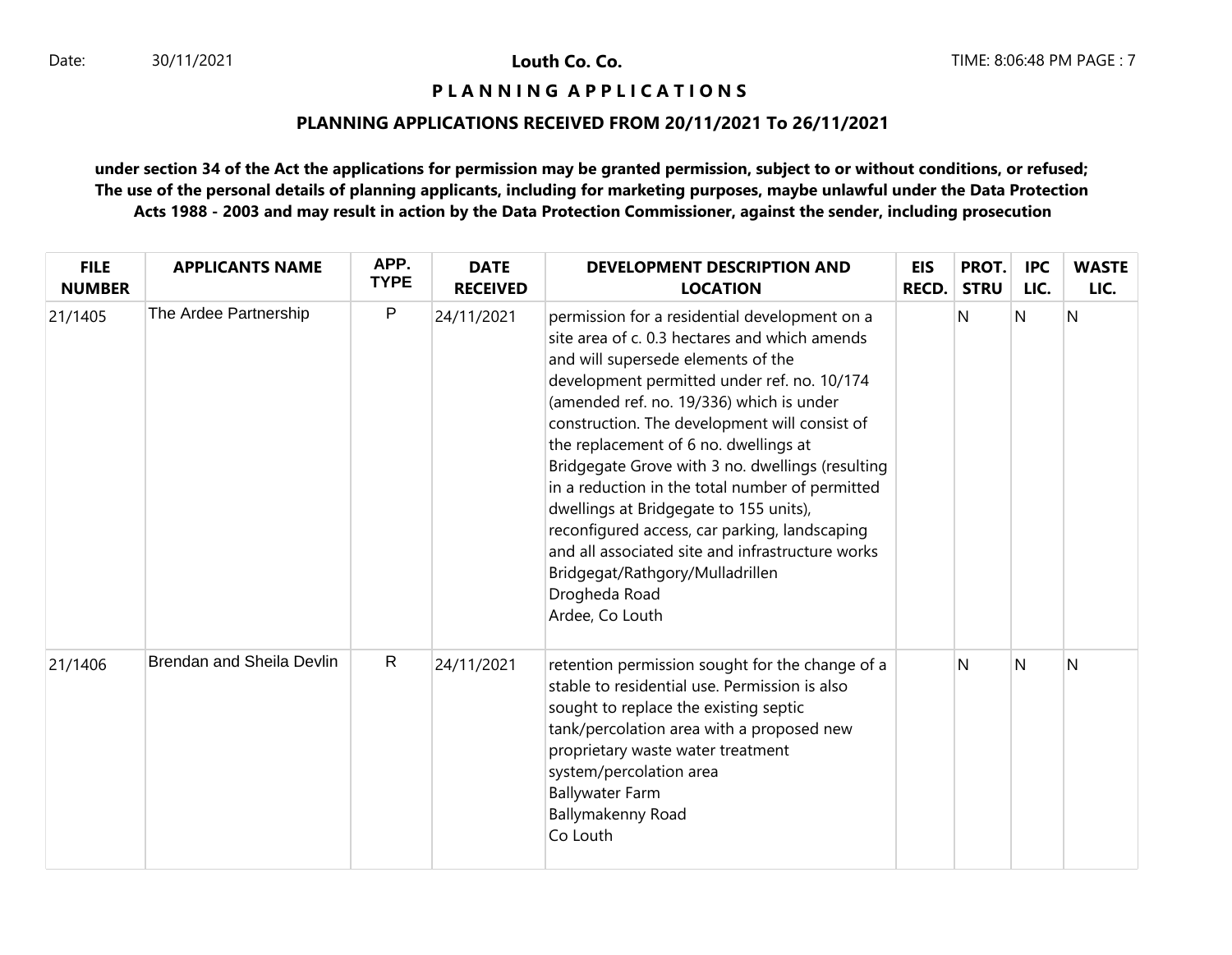### **P L A N N I N G A P P L I C A T I O N S**

# **PLANNING APPLICATIONS RECEIVED FROM 20/11/2021 To 26/11/2021**

| <b>FILE</b><br><b>NUMBER</b> | <b>APPLICANTS NAME</b>  | APP.<br><b>TYPE</b> | <b>DATE</b><br><b>RECEIVED</b> | <b>DEVELOPMENT DESCRIPTION AND</b><br><b>LOCATION</b>                                                                                                                                                                                                                                                                                            | <b>EIS</b><br><b>RECD.</b> | PROT.<br><b>STRU</b> | <b>IPC</b><br>LIC. | <b>WASTE</b><br>LIC. |
|------------------------------|-------------------------|---------------------|--------------------------------|--------------------------------------------------------------------------------------------------------------------------------------------------------------------------------------------------------------------------------------------------------------------------------------------------------------------------------------------------|----------------------------|----------------------|--------------------|----------------------|
| 21/1407                      | Colum Greene            | P                   | 24/11/2021                     | permission for a new dwelling house, waste<br>water treatment system and associated site<br>development works<br><b>Beaulieu Cross</b><br>Termonfeckin<br>Co Louth                                                                                                                                                                               |                            | N                    | N                  | N                    |
| 21/1408                      | Caitriona Sheridan      | P                   | 24/11/2021                     | permission for refurbishment of residence,<br>conversion of outbuildings to living<br>accommodation, extension to structure, new<br>waste water treatment system and percolation<br>area. Demolish existing shed, construct new<br>detached domestic garage, new site entrance<br>and all associated site works<br>Annaglog<br>Ardee<br>Co Louth |                            | N                    | N                  | N                    |
| 21/1409                      | Thomas and Linda Elmore | P                   | 24/11/2021                     | permission for a two storey house and a waste<br>water treatment system to include all associated<br>site works<br>Ballinsteskin<br>Omeath<br>Co Louth                                                                                                                                                                                           |                            | N                    | N                  | N                    |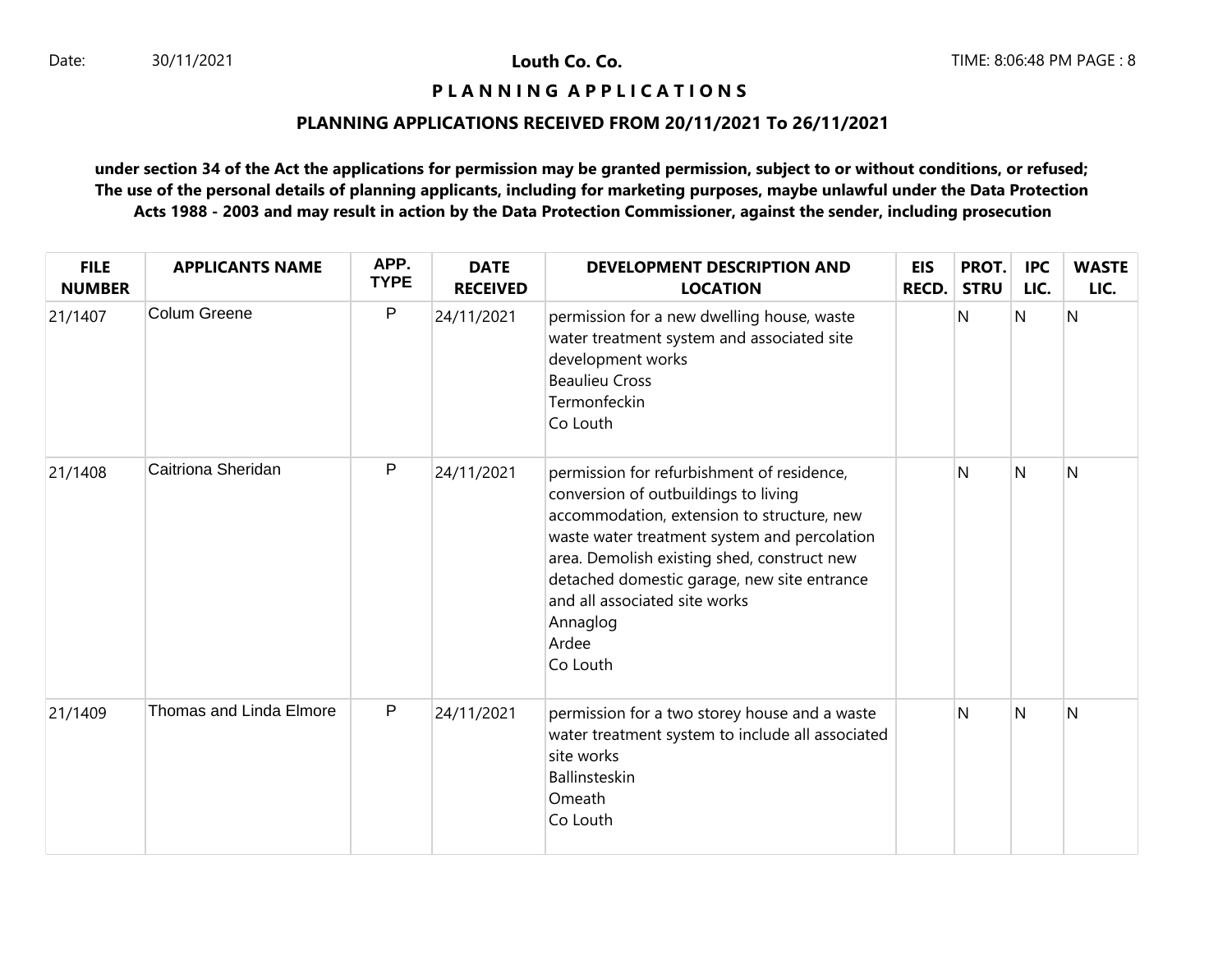### **P L A N N I N G A P P L I C A T I O N S**

# **PLANNING APPLICATIONS RECEIVED FROM 20/11/2021 To 26/11/2021**

| <b>FILE</b><br><b>NUMBER</b> | <b>APPLICANTS NAME</b>            | APP.<br><b>TYPE</b> | <b>DATE</b><br><b>RECEIVED</b> | <b>DEVELOPMENT DESCRIPTION AND</b><br><b>LOCATION</b>                                                                                                                                                                                                                                                                                                                                                                                                                                                                                            | <b>EIS</b><br><b>RECD.</b> | PROT.<br><b>STRU</b> | <b>IPC</b><br>LIC. | <b>WASTE</b><br>LIC. |
|------------------------------|-----------------------------------|---------------------|--------------------------------|--------------------------------------------------------------------------------------------------------------------------------------------------------------------------------------------------------------------------------------------------------------------------------------------------------------------------------------------------------------------------------------------------------------------------------------------------------------------------------------------------------------------------------------------------|----------------------------|----------------------|--------------------|----------------------|
| 21/1410                      | Karl and Laura Kiernan            | $\mathsf{R}$        | 24/11/2021                     | retention and permission: retention of<br>replacement windows and doors to an existing<br>dwelling house, landscaping to rear garden area<br>to include for a new chimney stack, outdoor<br>kitchen/barbeque area, new patio area and<br>outdoor jacuzzi, new timber boundary fencing<br>to rear garden<br>The Onion Shed<br>Whitestown<br>Greenore, Co Louth                                                                                                                                                                                    |                            | N                    | N                  | $\overline{N}$       |
| 21/1411                      | Paul Winters and Grace<br>Winters | P                   | 24/11/2021                     | permission for adaptive reuse, conservation,<br>repair, redevelopment and extension of existing<br>vernacular stone cottages & outbuildings (Site 1,<br>Site 2 and Site 3), forming part of the historic<br>Toberra Clachan settlement, to provide 3 no.<br>single storey stand alone cottages. Permission is<br>also sought for installation of 3 no. independent<br>proprietary waste water treatment systems 1 no.<br>to serve each cottage, and all associated<br>external site development works<br>Brownstown<br>Monasterboice<br>Co Louth |                            | N                    | <sup>N</sup>       | N                    |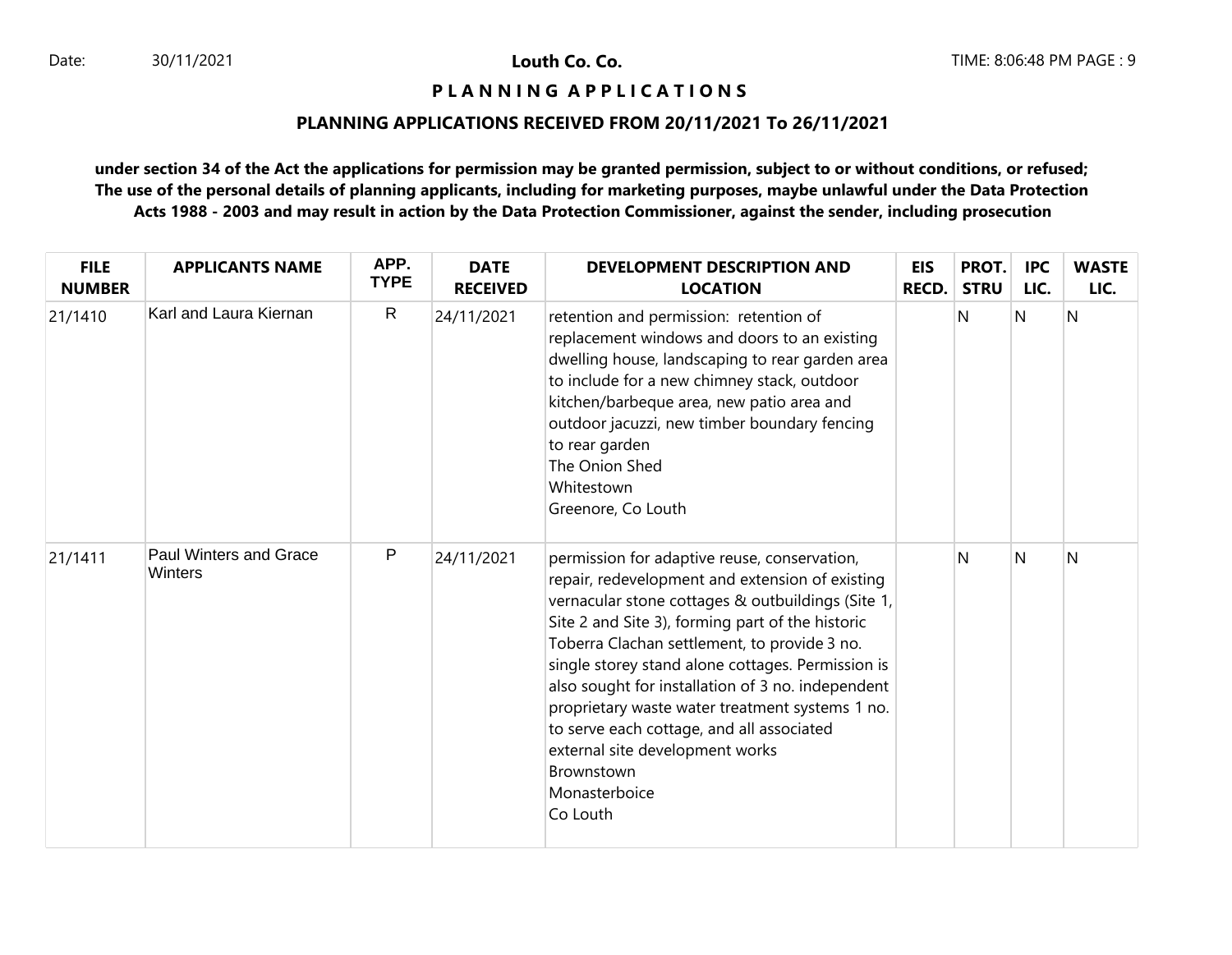**P L A N N I N G A P P L I C A T I O N S** 

# **PLANNING APPLICATIONS RECEIVED FROM 20/11/2021 To 26/11/2021**

| <b>FILE</b><br><b>NUMBER</b> | <b>APPLICANTS NAME</b> | APP.<br><b>TYPE</b> | <b>DATE</b><br><b>RECEIVED</b> | <b>DEVELOPMENT DESCRIPTION AND</b><br><b>LOCATION</b>                                                                                                                                                                                                                                                                                                                             | <b>EIS</b><br>RECD. | PROT.<br><b>STRU</b> | <b>IPC</b><br>LIC.      | <b>WASTE</b><br>LIC. |
|------------------------------|------------------------|---------------------|--------------------------------|-----------------------------------------------------------------------------------------------------------------------------------------------------------------------------------------------------------------------------------------------------------------------------------------------------------------------------------------------------------------------------------|---------------------|----------------------|-------------------------|----------------------|
| 21/1412                      | Loughs Agency          | P                   | 25/11/2021                     | permission for the material change of use of<br>part of the existing property, from its current<br>use as a sailing club with leisure facilities to an<br>office building. These works will include the<br>construction of external steps, an entrance<br>canopy, signage and all other ancillary site<br>works<br>Carlingford Sailing Club<br>Ghan Road<br>Carlingford, Co Louth |                     | <sup>N</sup>         | N                       | N                    |
| 21/1413                      | Karen Duffy            | P                   | 25/11/2021                     | permission for the construction of a new<br>dwelling house with domestic waste water<br>treatment plant and all associated works<br>Castletowncooley<br>Riverstown<br>Dundalk, Co Louth                                                                                                                                                                                           |                     | <sup>N</sup>         | N                       | N                    |
| 21/1414                      | Kevin McNally          | P                   | 25/11/2021                     | permission for change of house type from<br>previously granted permission under planning<br>ref. no. 13/22 and 18/329, and al associated site<br>development works including amendments to<br>garage<br>Cavan<br>Knockbridge<br>Dundalk, Co Louth                                                                                                                                 |                     | <sup>N</sup>         | $\overline{\mathsf{N}}$ | N                    |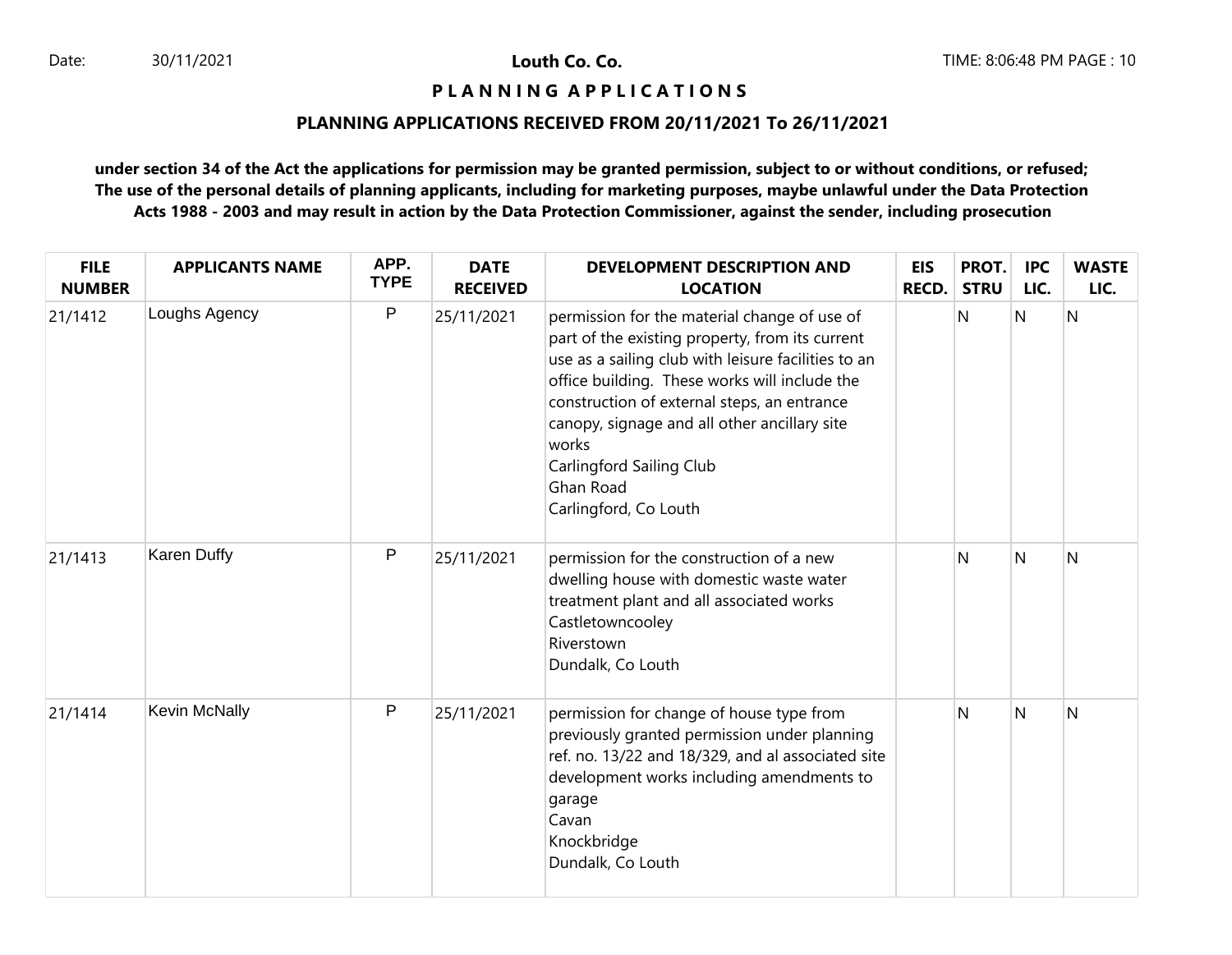### **P L A N N I N G A P P L I C A T I O N S**

# **PLANNING APPLICATIONS RECEIVED FROM 20/11/2021 To 26/11/2021**

| <b>FILE</b><br><b>NUMBER</b> | <b>APPLICANTS NAME</b>   | APP.<br><b>TYPE</b> | <b>DATE</b><br><b>RECEIVED</b> | DEVELOPMENT DESCRIPTION AND<br><b>LOCATION</b>                                                                                                                                                                                                    | <b>EIS</b><br><b>RECD.</b> | PROT.<br><b>STRU</b> | <b>IPC</b><br>LIC. | <b>WASTE</b><br>LIC. |
|------------------------------|--------------------------|---------------------|--------------------------------|---------------------------------------------------------------------------------------------------------------------------------------------------------------------------------------------------------------------------------------------------|----------------------------|----------------------|--------------------|----------------------|
| 21/1415                      | Fergal Finegan           | E                   | 26/11/2021                     | EXTENSION OF DURATION OF 16/683:<br>Convenience store, coffee dock, delicatessen<br>Rampark<br>Jenkinstown<br>Dundalk, Co Louth                                                                                                                   |                            | N                    | N                  | $\overline{N}$       |
| 21/1416                      | Declan and Selena Clarke | P                   | 26/11/2021                     | permission for a two storey extension to the<br>side of existing dwelling and all associated<br>ancillary site works<br>1 The Close, Lennonstown Manor<br>Red Barns Road<br>Dundalk, Co Louth                                                     |                            | N                    | N                  | N                    |
| 21/1417                      | Fergal Finegan           | P                   | 26/11/2021                     | permission for the installation of a temporary<br>structure for retail use in connection with the<br>development granted under planning ref.<br>20/600, 16/863 and all associated site<br>development works<br>Rampark<br>Jenkinstown<br>Co Louth |                            | N                    | N                  | N                    |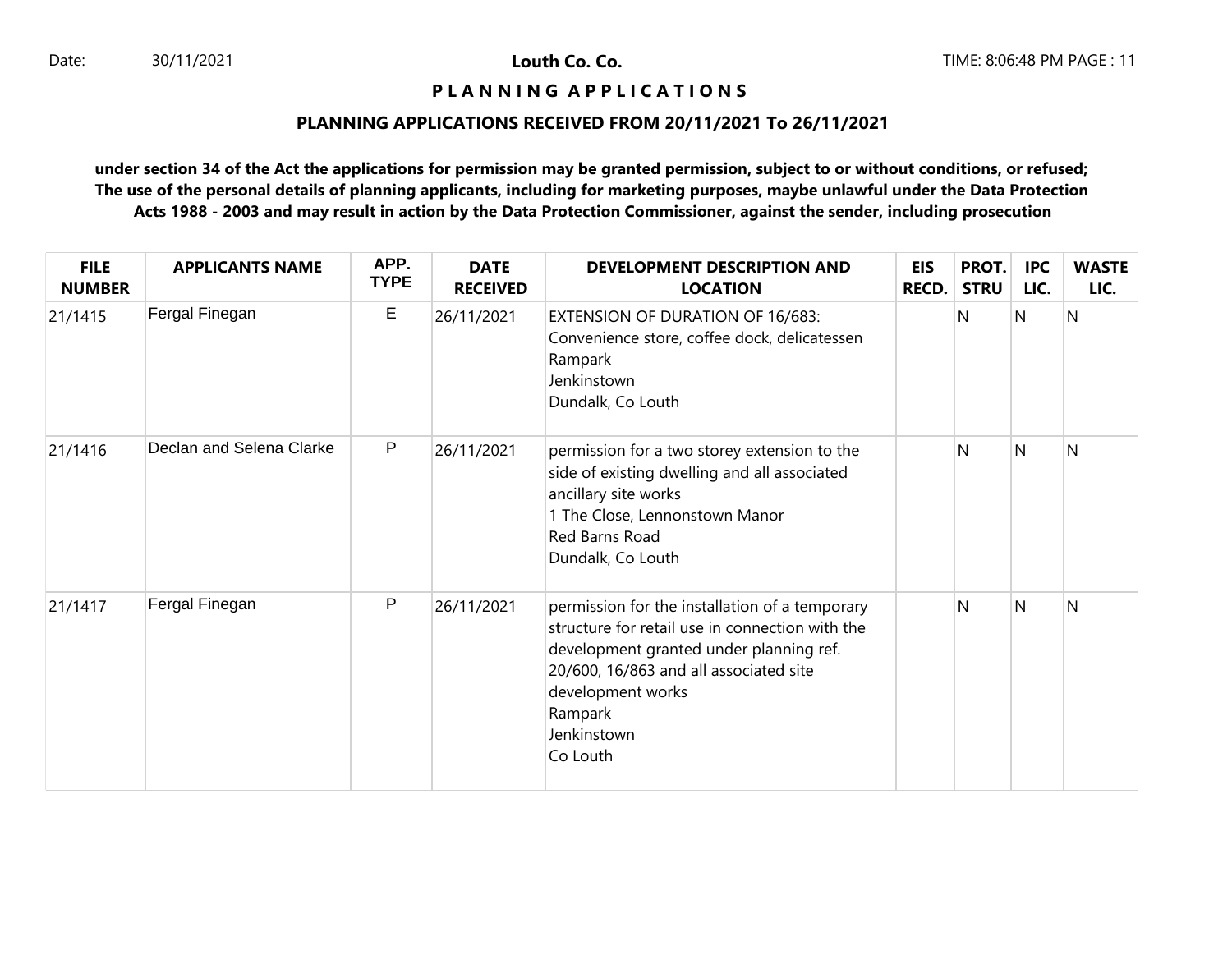**P L A N N I N G A P P L I C A T I O N S** 

## **PLANNING APPLICATIONS RECEIVED FROM 20/11/2021 To 26/11/2021**

| <b>FILE</b><br><b>NUMBER</b> | <b>APPLICANTS NAME</b>           | APP.<br><b>TYPE</b> | <b>DATE</b><br><b>RECEIVED</b> | DEVELOPMENT DESCRIPTION AND<br><b>LOCATION</b>                                                                                                                                                                                                                                                                                            | <b>EIS</b><br><b>RECD.</b> | PROT.<br><b>STRU</b> | <b>IPC</b><br>LIC. | <b>WASTE</b><br>LIC. |
|------------------------------|----------------------------------|---------------------|--------------------------------|-------------------------------------------------------------------------------------------------------------------------------------------------------------------------------------------------------------------------------------------------------------------------------------------------------------------------------------------|----------------------------|----------------------|--------------------|----------------------|
| 21/1418                      | Maria Quinn                      | P                   | 26/11/2021                     | permission for the demolition of existing<br>extension and domestic garage, proposed new<br>single storey extension to each side of existing<br>dwelling house to include ancillary<br>accommodation as an independent living unit,<br>proposed new waste water treatment system<br>and all associated site works<br>Lordship<br>Co Louth |                            | N                    | N                  | $\overline{N}$       |
| 21/1419                      | Michael Carr and Irina<br>Untila | P                   | 26/11/2021                     | permission for formation of site vehicular<br>entrance from public road to services existing<br>dwelling house and all associated site works<br>Castlefamon House<br>Tullyallen<br>Drogheda, Co Louth                                                                                                                                     |                            | N                    | N                  | N                    |
| 21/1420                      | John Byrne                       | $\mathsf{R}$        | 26/11/2021                     | retention permission for a polycarbonate<br>covered canopy to existing rear beer garden<br><b>Byrne's Public House</b><br>10 Hill Street<br>Dundalk, Co Louth                                                                                                                                                                             |                            | N                    | N                  | N                    |